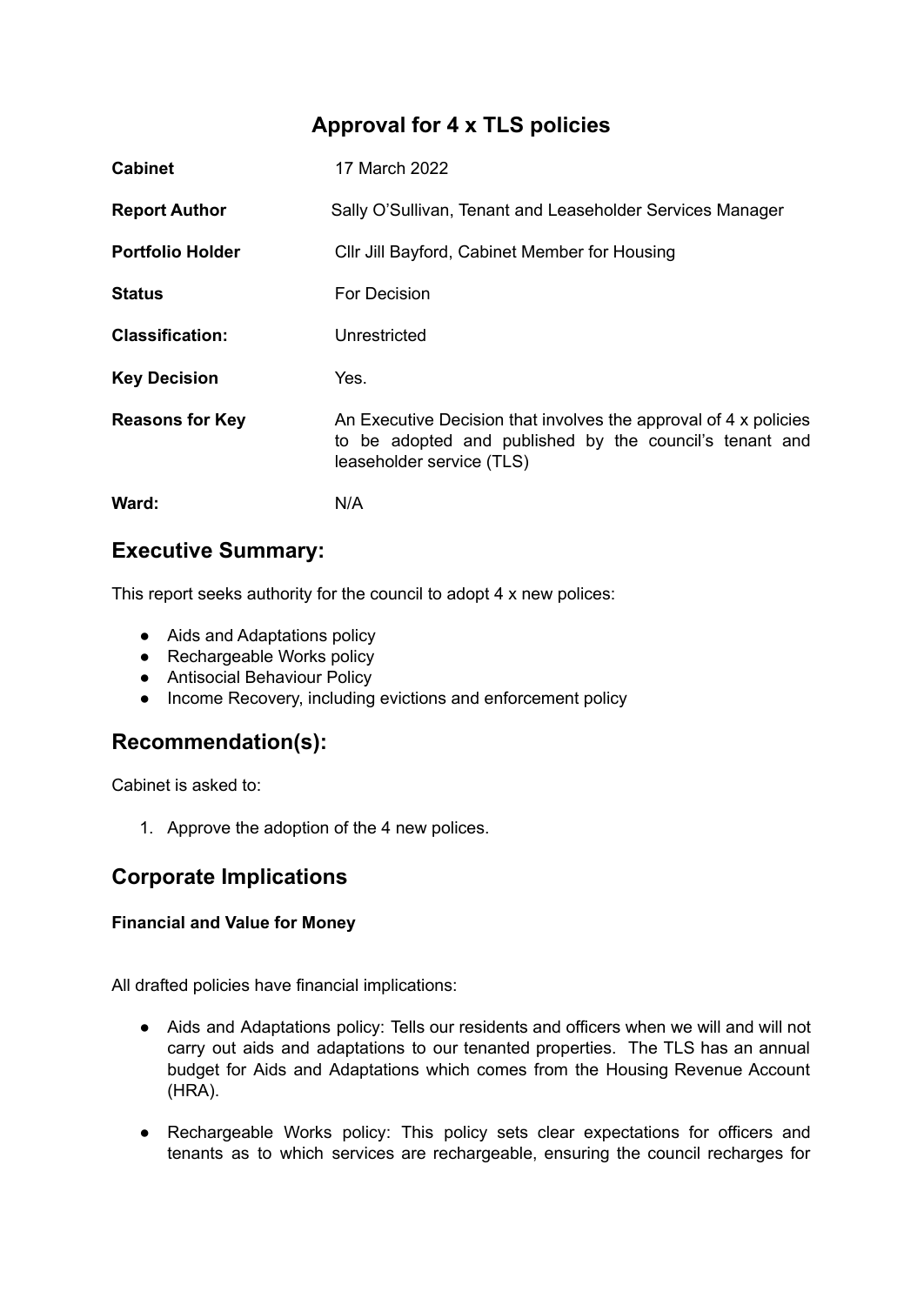work in a fair and consistent way, giving an appropriate mechanism for reclaiming the costs of work that remain the tenant's responsibility.

- Antisocial Behaviour Policy: Antisocial behaviour often impacts on our revenue budget when removing fly tipping from communal areas or fixing property that has been damaged by our tenant. The policy tells residents and officers how we will deal with antisocial behaviour.
- Income Recovery, including evictions and enforcement policy: This policy tells our residents and officers how we will collect our rent income and what we will do in cases of rent or service charge arrears to prevent debt to the council and deficit to the HRA

#### **Legal**

As a landlord of residential buildings, the council has a regulatory responsibility to ensure there are appropriate policies in place that let our tenants and leaseholders know how we operate in certain situations.

#### **Corporate**

The council's Corporate Statement sets out its commitment to, 'Improve standards and safety in homes across all tenures' and to 'Work with our partners to deliver a range of community safety initiatives across the District, taking tough action to tackle anti-social behaviour.'

#### **Equality Act 2010 & Public Sector Equality Duty**

*Members are reminded of the requirement, under the Public Sector Equality Duty (section* 149 of the Equality Act 2010) to have due regard to the aims of the Duty at the time the *decision is taken. The aims of the Duty are: (i) eliminate unlawful discrimination, harassment, victimisation and other conduct prohibited by the Act, (ii) advance equality of opportunity between people who share a protected characteristic and people who do not share it, and (iii) foster good relations between people who share a protected characteristic and people who do not share it.*

*Protected characteristics: age, sex, disability, race, sexual orientation, gender reassignment, religion or belief and pregnancy & maternity. Only aim (i) of the Duty applies to Marriage & civil partnership*.

This report relates to the following aim of the equality duty: -

*● To advance equality of opportunity between people who share a protected characteristic and people who do not share it.*

The council's tenants and leaseholders include residents that have protected characteristics as set out in the Public Sector Equality Duty. Each of the new policies is subject to a completed Equalities Impact Assessment, attached to this report.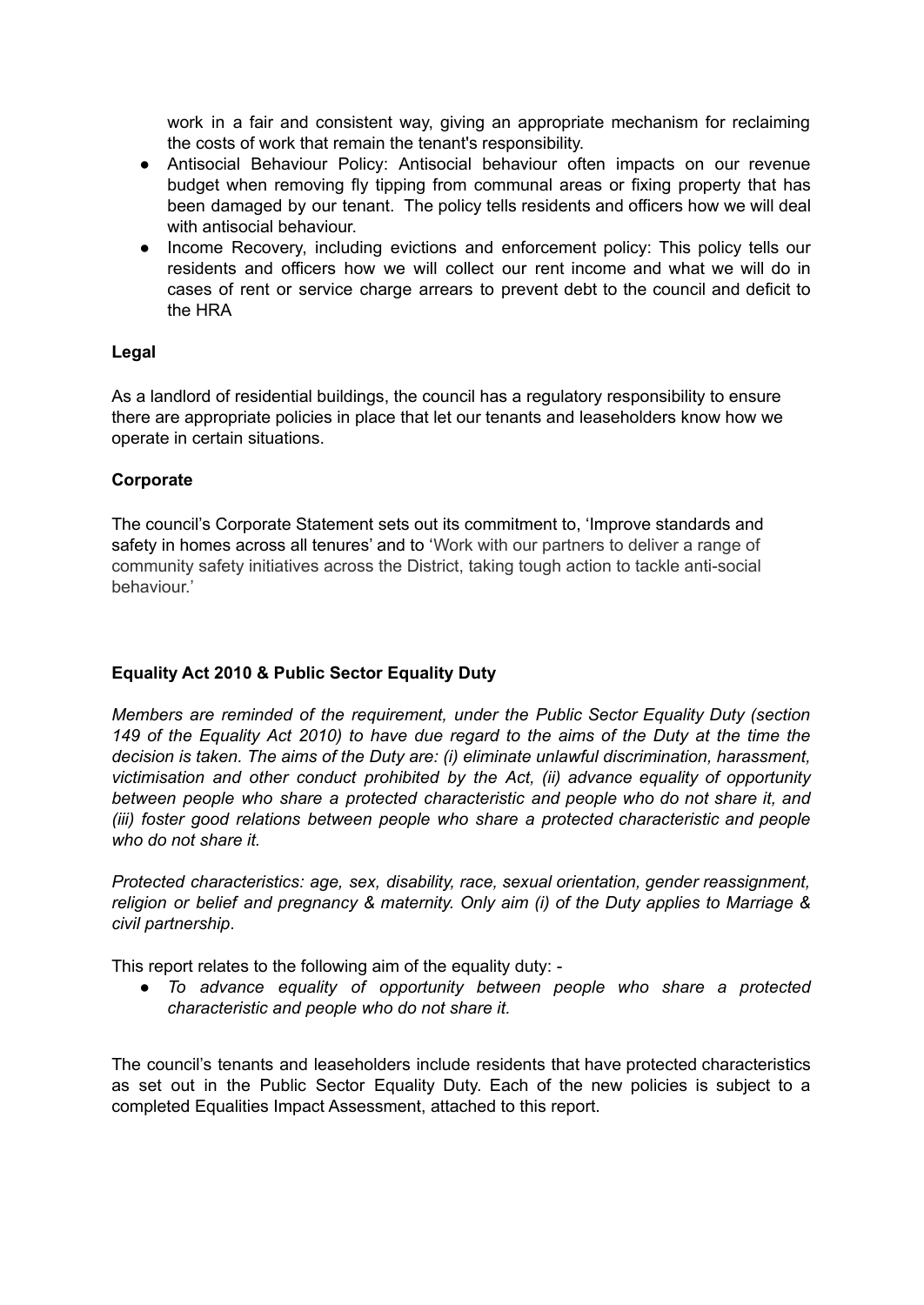## **CORPORATE PRIORITIES**

This report relates to the following corporate priorities:

*● Communities*

### **1.0 Introduction and Background**

- 1.1 The Council's new tenant and leaseholder service was launched on 1 October 2020.
- 1.2 As part of the pledged service improvement, the council must develop new operational policies across a range of services. The Regulator for Social Housing tells us that some policies are required as part of the Consumer Standards.
- 1.3 The 4 x polices looking for approval by cabinet today are the first in a suite of policies that we want to draft, adopt and publish on the Council's website.

### **2.0 The Policies**

- 2.1 There are 4 policies recommended to cabinet today:
	- Aids and Adaptations policy
	- Rechargeable Works policy
	- Antisocial Behaviour Policy
	- Income Recovery, including evictions and enforcement policy
- 2.2 **Aids and Adaptation policy** enables TDC to provide housing which best meets the assessed needs of tenants with disabilities. It also guides Occupational Therapists and other professionals to understand what TDC will and will not be able to assist with in terms of adaptations to a tenant's home.
- 2.3 **Rechargeable Works policy** The aim of this policy is to fairly and responsibly apply charges and collect debt for works that are the responsibility of the tenant, as per the tenancy agreement. For example; we will need to carry out works on behalf of a tenant and recharge them if the work required is a matter of health and safety or when a property is handed back to us on termination of a tenancy with damage caused by the tenant.
- 2.4 **Antisocial Behaviour (ASB) Policy** supports TDC to tackle Anti-Social Behaviour in a responsive, proportionate and robust manner. It outlines the measures we will take to investigate reports of ASB, providing clear expectations to complainants and alleged perpetrators and the actions we will take to stop ASB by prevention, early intervention and where we will take legal action.
- 2.5 **Income Recovery, including evictions and enforcement policy** This policy is designed to increase financial stability by developing a culture of responsibility through empowering tenants and leaseholders to manage their own accounts. And by addressing the arrears of our tenants and leaseholders along with former tenants of HRA managed stock. Working with our tenants and leaseholders to clear debt in an affordable way.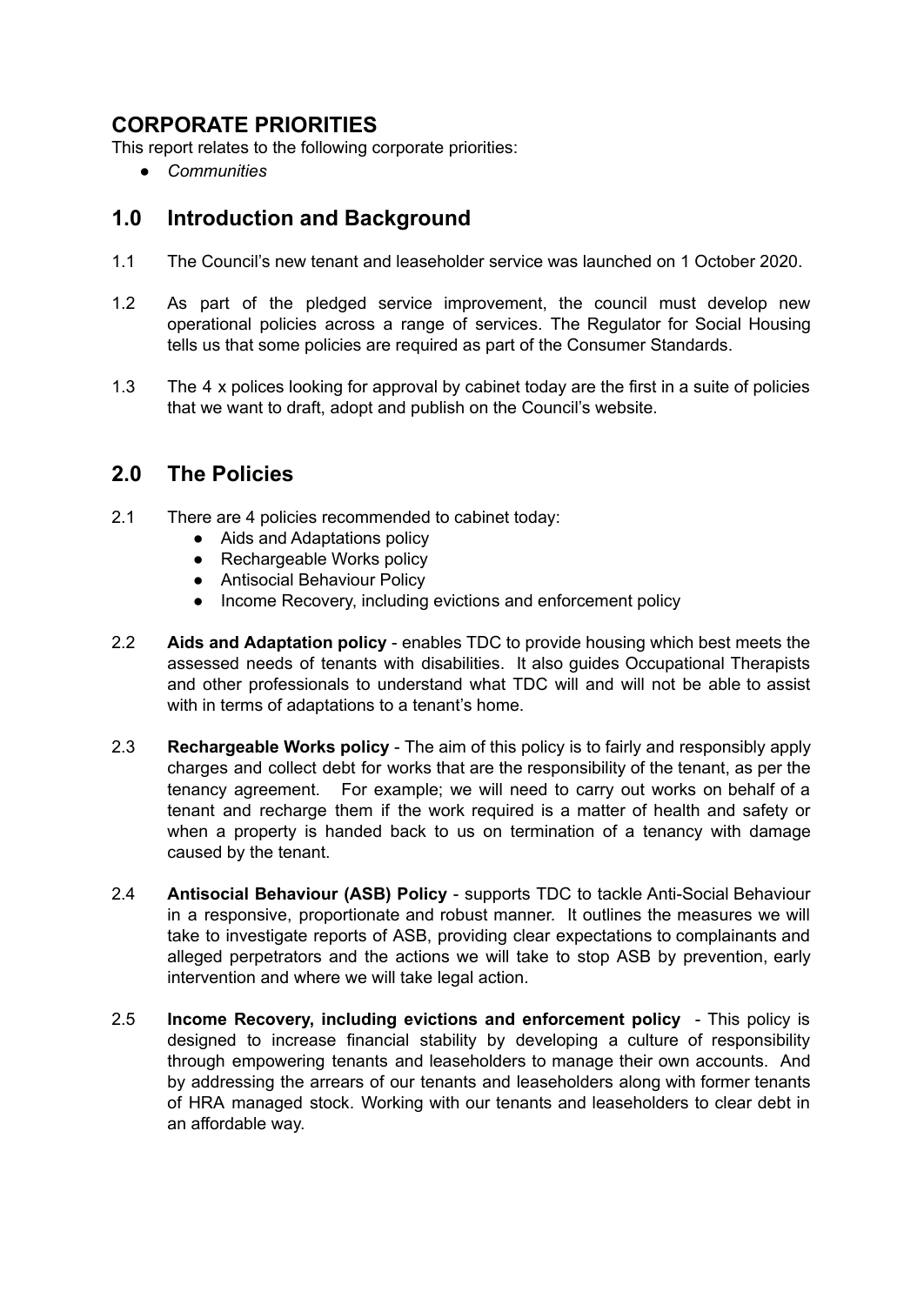## **3.0 Consultation**

- 3.1 The Thanet Tenants and Leaseholders Group (TTLG) were consulted on the 4 policies by way of review and discussion of the drafts during the monthly TTLG meetings in October and December. The lead manager for each policy was in attendance to answer any questions, give expert advice, listen and act upon any recommendations.
- 3.2 In general the policies were well received as the TTLG found them to be fair, cost effective, clear, easy to read and free of jargon
- 3.3 Useful feedback was given to a couple of points within the policies, leading to word changes to reduce assumptions which served to enhance them. The recognition that perpetrators of ASB may also need support was welcomed.
- 3.4 The Group felt the policies do not discriminate against protected characteristics, provide equal opportunity to accessing services and promote good relations between TLS, contractors and residents. The TTLG comments have been used to inform the policies Equality Impact Assessments (EIAs).
- 3.5 All feedback was responded to, to let the group know how it was used or the reason why we did not use the feedback if this was the case. We found feedback from the TTLG to be very useful in the development of these policies and EIAs.

# **4.0 Equality Impact Assessment (EIA)**

4.1 All policies have been subject to an EIA completed by a panel of 3 officers from the tenant and leaseholder service, together with the relevant lead officer for the policy.

# **5.0 Options**

- 5.1 Cabinet is asked to review the 4 policies annexed to this report and has the following options:
	- 1. Agree all 4 policies as recommended.
	- 2. Agree one or more of the recommended policies. This option is not recommended as all policies are required for the effective operational delivery of the service and to satisfy the requirements of the Regulator for Social Housing for registered landlords to publish policies that impact on the services to tenants and leaseholders.
	- 3. Amend one or more of the policies. This option is not recommended as the policies have been developed by front line staff delivering these services and have been the subject of consultation with the TTLG.
- 5.2 This report has also been considered by the council's Overview and Scrutiny Committee at its meeting on 15 March 2022 and any significant observations made by the committee will be shared with members of the cabinet prior to the decision.